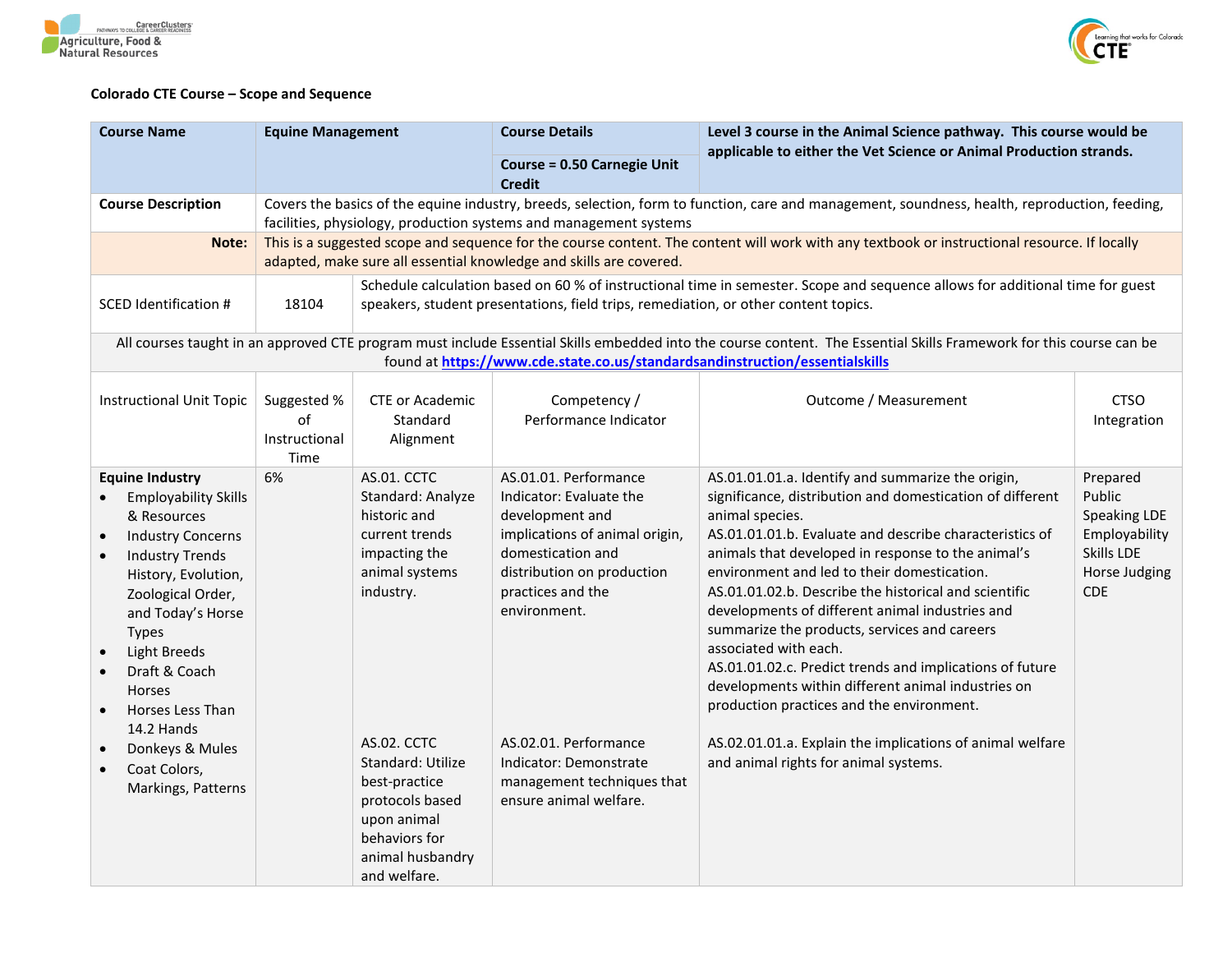



|                                                                                                                                                                                                                                                                                                                                                                                                                                                                |     | AS.06. CCTC<br>Standard: Classify,<br>evaluate and select<br>animals based on<br>anatomical and<br>physiological<br>characteristics.                                             | AS.06.01. Performance<br>Indicator: Classify animals<br>according to taxonomic<br>classification systems and use<br>(e.g. agricultural, companion,<br>$etc.$ ).                                                    | AS.06.01.01.a. Explain the importance of the binomial<br>nomenclature system for classifying animals.<br>AS.06.01.01.b. Explain how animals are classified using a<br>taxonomic classification system.<br>AS.06.01.01.c. Assess taxonomic characteristics and<br>classify animals according to the taxonomic classification<br>system.                                                                                                                                                                                                                                                                                                                                                                                                                                                                                                                                                                                                                                                                                                                                                                                     |                                                                                                              |
|----------------------------------------------------------------------------------------------------------------------------------------------------------------------------------------------------------------------------------------------------------------------------------------------------------------------------------------------------------------------------------------------------------------------------------------------------------------|-----|----------------------------------------------------------------------------------------------------------------------------------------------------------------------------------|--------------------------------------------------------------------------------------------------------------------------------------------------------------------------------------------------------------------|----------------------------------------------------------------------------------------------------------------------------------------------------------------------------------------------------------------------------------------------------------------------------------------------------------------------------------------------------------------------------------------------------------------------------------------------------------------------------------------------------------------------------------------------------------------------------------------------------------------------------------------------------------------------------------------------------------------------------------------------------------------------------------------------------------------------------------------------------------------------------------------------------------------------------------------------------------------------------------------------------------------------------------------------------------------------------------------------------------------------------|--------------------------------------------------------------------------------------------------------------|
| Anatomy and<br><b>Physiology</b><br><b>External Anatomy</b><br>Identification<br>Organ Systems<br>$\bullet$<br>External & Internal<br>$\bullet$<br>Parts of the Hoof<br>Teeth and Age<br>$\bullet$                                                                                                                                                                                                                                                             | 15% | AS.06. CCTC<br>Standard: Classify,<br>evaluate and select<br>animals based on<br>anatomical and<br>physiological<br>characteristics.                                             | AS.06.02. Performance<br>Indicator: Apply principles of<br>comparative anatomy and<br>physiology to uses within<br>various animal systems.                                                                         | AS.06.02.03.a. Identify and summarize the properties,<br>locations, functions and types of animal cells, tissues,<br>organs and body systems.<br>AS.06.02.03.b. Compare and contrast animal cells,<br>tissues, organs, body systems types and functions<br>among animal species.                                                                                                                                                                                                                                                                                                                                                                                                                                                                                                                                                                                                                                                                                                                                                                                                                                           | Horse Judging<br><b>CDE</b><br>Veterinary<br>Science CDE<br>Prepared<br>Public<br>Speaking LDE               |
| <b>Reproduction and</b><br><b>Genetics</b><br>Reproductive<br>$\bullet$<br>Anatomy Review<br>Hormones of<br>Reproduction<br>Estrous/Estrus<br>Selection and<br>$\bullet$<br><b>Breeding</b><br>Fertilization,<br>$\bullet$<br>Gestation, and<br>Parturition<br>Reproductive<br>$\bullet$<br>Technologies<br>Dominant and<br><b>Recessive Genes</b><br>Things that Affect<br>$\bullet$<br>Heredity<br><b>Color Coat</b><br>Genetics<br><b>Genetic Disorders</b> | 12% | AS.04. CCTC<br>Standard: Apply<br>principles of<br>animal<br>reproduction to<br>achieve desired<br>outcomes for<br>performance,<br>development<br>and/or economic<br>production. | AS.04.01. Performance<br>Indicator: Evaluate animals<br>for breeding readiness and<br>soundness.<br>AS.04.02. Performance<br>Indicator: Apply scientific<br>principles to select and care<br>for breeding animals. | AS.04.01.01.b. Analyze the functions of major organs in<br>the male and female reproductive systems.<br>AS.04.01.02.a. Compare and contrast how age, size, life<br>cycle, maturity level and health status affect the<br>reproductive efficiency of male and female animals.<br>AS.04.01.02.b. Assess and describe factors that lead to<br>reproductive maturity.<br>AS.04.01.02.c. Evaluate and select animals for<br>reproductive readiness.<br>AS.04.02.03.a. Summarize the importance of efficient<br>and economic reproduction in animals.<br>AS.04.02.03.b. Evaluate reproductive problems that<br>occur in animals.<br>AS.04.02.03.c. Treat or cull animals with reproductive<br>problems.<br>AS.04.02.01.a. Summarize genetic inheritance in<br>animals.<br>AS.04.02.01.b. Compare and contrast the use of<br>genetically superior animals in the production of<br>animals and animal products.<br>AS.04.02.01.c. Select and evaluate a breeding system<br>based on the principles of genetics.<br>AS.04.02.02.a. Identify and summarize inheritance and<br>terms related to inheritance in animal breeding (e.g., | Horse Judging<br><b>CDE</b><br>Veterinary<br><b>Science CDE</b><br>Prepared<br>Public<br><b>Speaking LDE</b> |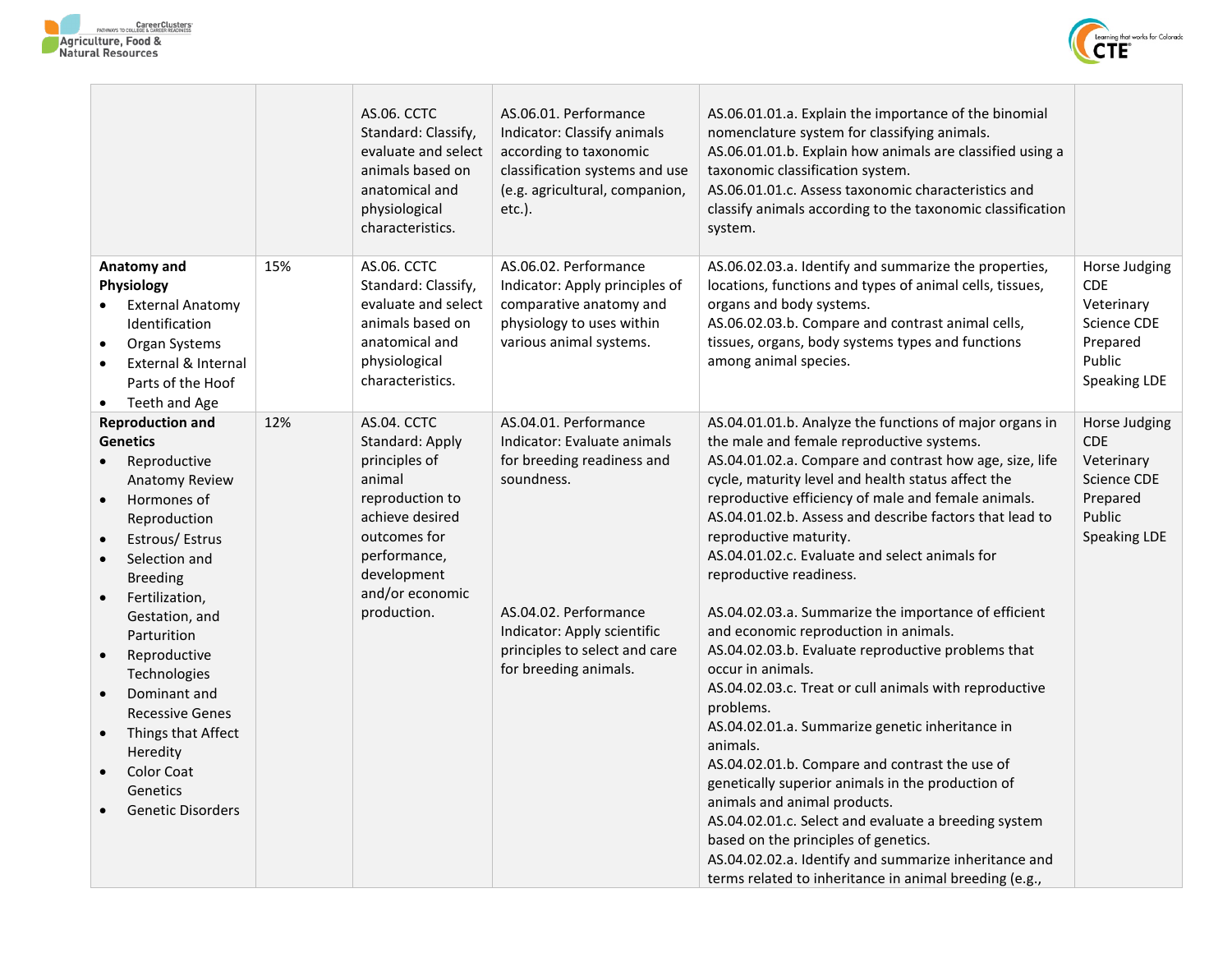



|                                                                                                                               |    |                                                                                     | AS.04.03 Performance<br>Indicator: Apply scientific<br>principles to breed animals.                                                               | dominate, co-dominate, recessive, homozygous,<br>heterozygous, etc.).<br>AS.04.02.02.b Demonstrate how to determine<br>probability trait inheritance in animals.<br>AS.04.02.03.a. Identify and summarize genetic defects<br>that affect animal performance<br>AS.04.02.03.b. Analyze how DNA analysis can detect<br>genetic defects in breeding stock<br>AS.04.02.04.a. Identify and summarize different needs<br>of breeding animals based on their growth stages (e.g.,<br>newborn, parturition, gestation, gestation lengths, etc.).<br>AS.04.02.04.b. Analyze the care needs for breeding<br>stock in each stage of growth.<br>AS.04.03.01.a. Identify and categorize natural and<br>artificial breeding methods (e.g., natural breeding,<br>artificial insemination, estrous synchronization, flushing,<br>cloning, etc.).<br>AS.04.03.01.b. Calculate the potential economic benefits<br>of natural versus artificial breeding methods.<br>AS.04.03.01.c. Select animal breeding methods based on<br>reproductive and economic efficiency.<br>AS.04.03.02.a. Analyze the materials, methods and<br>processes of artificial insemination.AS.04.03.02.b.<br>Demonstrate artificial insemination techniques.<br>AS.04.03.03.a. Identify and summarize the advantages<br>and disadvantages of major reproductive management<br>practices, including estrous synchronization,<br>superovulation, flushing and embryo transfer (e.g., cost,<br>labor, equipment, etc.).<br>AS.04.03.03.b. Analyze the processes of major<br>reproductive management practices, including estrous<br>synchronization, superovulation, flushing and embryo<br>transfer. |                                                          |
|-------------------------------------------------------------------------------------------------------------------------------|----|-------------------------------------------------------------------------------------|---------------------------------------------------------------------------------------------------------------------------------------------------|--------------------------------------------------------------------------------------------------------------------------------------------------------------------------------------------------------------------------------------------------------------------------------------------------------------------------------------------------------------------------------------------------------------------------------------------------------------------------------------------------------------------------------------------------------------------------------------------------------------------------------------------------------------------------------------------------------------------------------------------------------------------------------------------------------------------------------------------------------------------------------------------------------------------------------------------------------------------------------------------------------------------------------------------------------------------------------------------------------------------------------------------------------------------------------------------------------------------------------------------------------------------------------------------------------------------------------------------------------------------------------------------------------------------------------------------------------------------------------------------------------------------------------------------------------------------------------------------------------------------------------------------------------|----------------------------------------------------------|
| <b>Diseases and</b><br><b>Disorders</b><br>Fungai<br>Bacterial<br>Viral<br>$\bullet$<br>Parasitic<br>Nutritional<br>$\bullet$ | 6% | AS.07. CCTC<br>Standard: Apply<br>principles of<br>effective animal<br>health care. | AS.07.01. Performance<br>Indicator: Design programs<br>to prevent animal diseases,<br>parasites and other disorders<br>and ensure animal welfare. | AS.07.01.03.a. List and summarize the characteristics of<br>wounds, common diseases, parasites and physiological<br>disorders that affect animals.<br>AS.07.01.03.b. Identify and describe common illnesses<br>and disorders of animals based on symptoms and<br>problems caused by wounds, diseases, parasites and<br>physiological disorders.                                                                                                                                                                                                                                                                                                                                                                                                                                                                                                                                                                                                                                                                                                                                                                                                                                                                                                                                                                                                                                                                                                                                                                                                                                                                                                        | Horse Judging<br><b>CDE</b><br>Veterinary<br>Science CDE |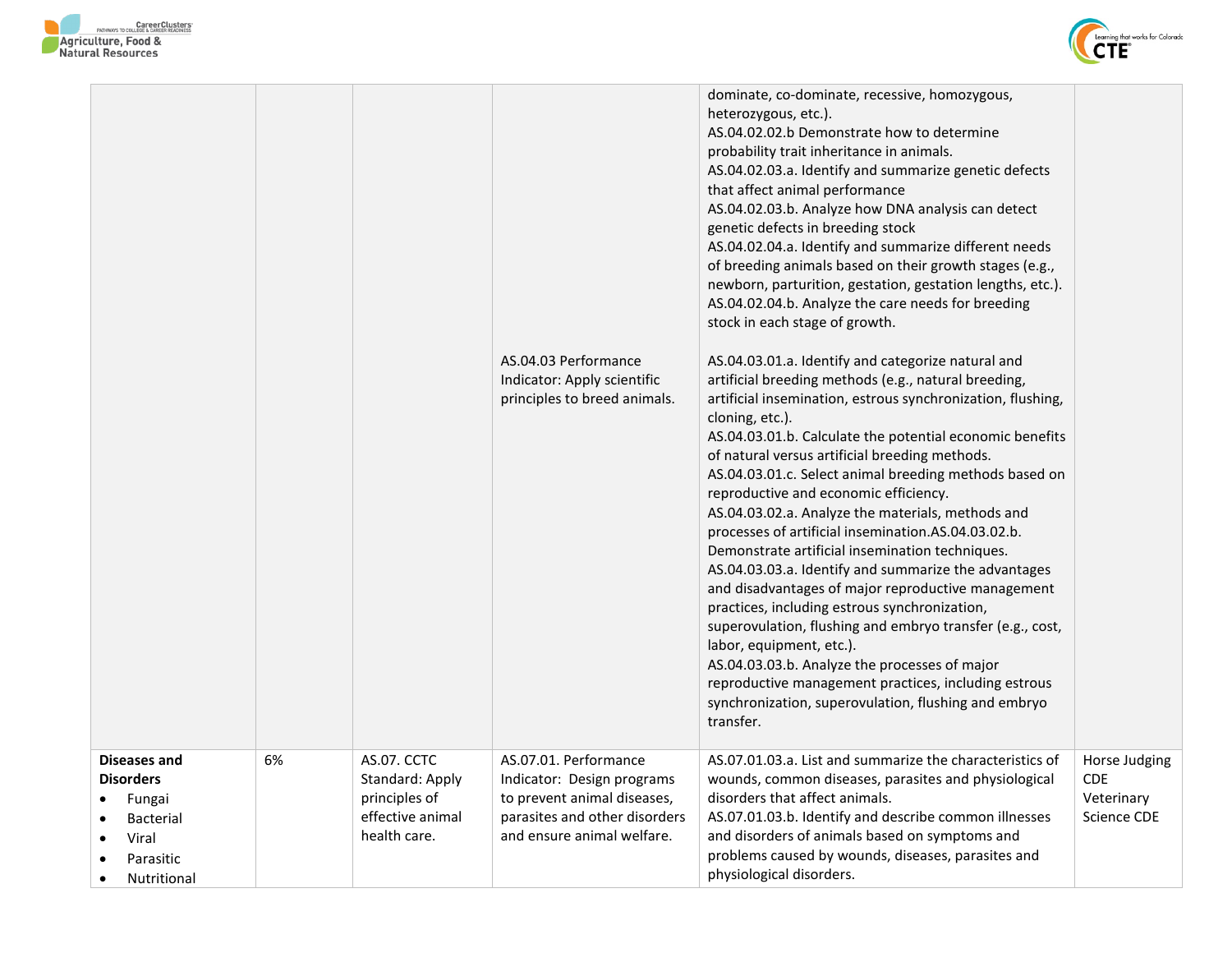



| Genetic<br>Behavioral                                                                                                                                                                                                                                                              |     |                                                                                                                                                                                                          |                                                                                                         | AS.07.01.04.a. Identify and summarize characteristics of<br>causal agents and vectors of diseases and disorders in<br>animals.<br>AS.07.01.04.b. Research and analyze data to evaluate<br>preventive measures for controlling and limiting the<br>spread of diseases, parasites and disorders among<br>animals.                                                                                                                                                                                                                                                                                                                                                                                                                                                                                                                                                                                                                                                                                                                                                                                                                                    |                                                          |
|------------------------------------------------------------------------------------------------------------------------------------------------------------------------------------------------------------------------------------------------------------------------------------|-----|----------------------------------------------------------------------------------------------------------------------------------------------------------------------------------------------------------|---------------------------------------------------------------------------------------------------------|----------------------------------------------------------------------------------------------------------------------------------------------------------------------------------------------------------------------------------------------------------------------------------------------------------------------------------------------------------------------------------------------------------------------------------------------------------------------------------------------------------------------------------------------------------------------------------------------------------------------------------------------------------------------------------------------------------------------------------------------------------------------------------------------------------------------------------------------------------------------------------------------------------------------------------------------------------------------------------------------------------------------------------------------------------------------------------------------------------------------------------------------------|----------------------------------------------------------|
| <b>Management and</b><br><b>Facilities</b><br>Health & Safety<br>Housing<br>Considerations<br>Barn Design &<br>Flooring<br><b>Common Facility</b><br>Equipment<br><b>Nutrition &amp; Health</b><br>Uses and<br>$\bullet$<br><b>Disciplines</b><br>Exercise<br>Grooming<br>Saddling | 15% | AS.02. CCTC<br>Standard: Utilize<br>best-practice<br>protocols based<br>upon animal<br>behaviors for<br>animal husbandry<br>and welfare.                                                                 | AS.02.01. Performance<br>Indicator: Demonstrate<br>management techniques that<br>ensure animal welfare. | AS.02.01.01.b. Design programs that assure the welfare<br>of animals and prevent abuse or mistreatment.<br>AS.02.01.01.c. Implement and evaluate quality-<br>assurance programs and procedures for animal<br>production.<br>AS.02.01.02.a. Research and summarize the challenges<br>involved in working with animals and resources<br>available to overcome them (e.g., tools, technology,<br>equipment, facilities, animal behavior signals, etc.).<br>AS.02.01.02.b. Analyze and document animal welfare<br>procedures used to ensure safety and maintain low<br>stress when moving and restraining animals.<br>AS.02.01.02.c. Devise, implement and evaluate safety<br>procedures and plans for working with animals by<br>species using information based on animal behavior and<br>responses.<br>AS.02.01.03.a. Distinguish between animal husbandry<br>practices that promote animal welfare and those that do<br>not.<br>AS.02.01.03.b. Analyze and document animal husbandry<br>practices and their impact on animal welfare.<br>AS.02.01.03.c. Devise economical recommendations to<br>increase the welfare of animals in animal systems. | Horse Judging<br><b>CDE</b><br>Veterinary<br>Science CDE |
|                                                                                                                                                                                                                                                                                    |     | <b>AS.03. CCTC</b><br>Standard: Design<br>and provide proper<br>animal nutrition to<br>achieve desired<br>outcomes for<br>performance,<br>development,<br>reproduction<br>and/or economic<br>production. | AS.03.01. Performance<br>Indicator: Analyze the<br>nutritional needs of animals.                        | AS.03.01.01.a. Identify and summarize essential<br>nutrients required for animal health and analyze each<br>nutrient's role in growth and performance.<br>AS.03.01.01.b. Differentiate between nutritional needs<br>of animals in different growth stages and production<br>systems (e.g., maintenance, gestation, natural, organic,<br>$etc.$ ).                                                                                                                                                                                                                                                                                                                                                                                                                                                                                                                                                                                                                                                                                                                                                                                                  |                                                          |